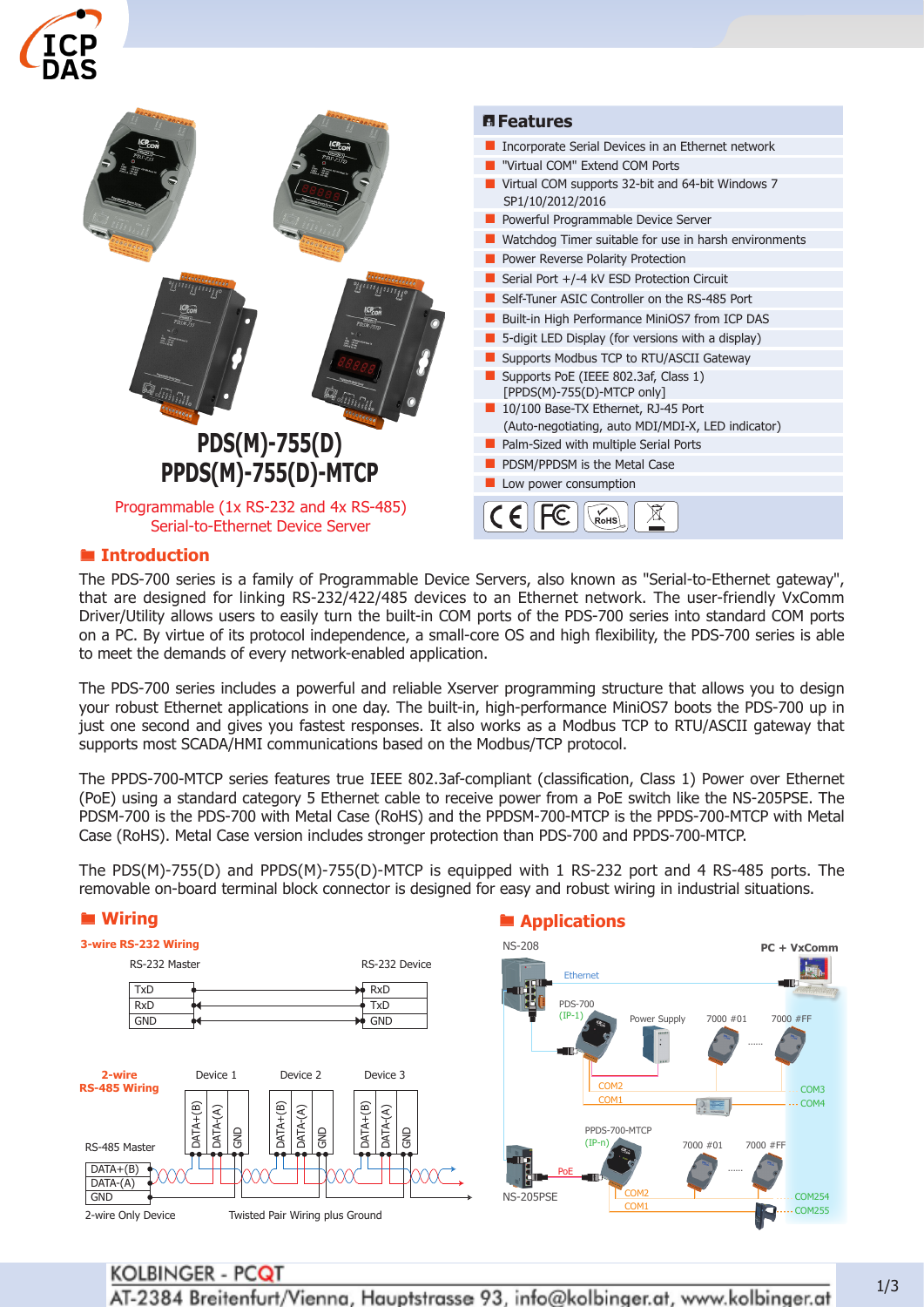### ® **System Specifications**

| <b>Models</b>                  |                                | <b>PDS-755</b><br><b>PDSM-755</b>                                                                            | <b>PDS-755D</b><br><b>PDSM-755D</b> | PPDS-755-MTCP<br><b>PPDSM-755-MTCP</b>        | <b>PPDS-755D-MTCP</b><br>PPDSM-755D-MTCP |  |  |
|--------------------------------|--------------------------------|--------------------------------------------------------------------------------------------------------------|-------------------------------------|-----------------------------------------------|------------------------------------------|--|--|
| <b>CPU</b>                     |                                |                                                                                                              |                                     |                                               |                                          |  |  |
| <b>CPU</b>                     |                                | 80186, 80 MHz or compatible                                                                                  |                                     |                                               |                                          |  |  |
| <b>SRAM</b>                    |                                | 512 KB                                                                                                       |                                     |                                               |                                          |  |  |
| <b>Flash Memory</b>            |                                | Flash ROM: 512 KB; Erase unit is one sector (64 KB); 100,000 erase/write cycles                              |                                     |                                               |                                          |  |  |
| <b>EEPROM</b>                  |                                | 16 KB; Data retention: 40 years;<br>1,000,000 erase/write cycles                                             |                                     |                                               |                                          |  |  |
| Built-in Watchdog Timer        |                                | Yes                                                                                                          |                                     |                                               |                                          |  |  |
|                                | <b>Communication Interface</b> |                                                                                                              |                                     |                                               |                                          |  |  |
|                                | COM1                           | RS-232 (TxD, RxD, RTS, CTS, GND)                                                                             |                                     |                                               |                                          |  |  |
|                                | COM <sub>2</sub>               | RS-485 (D2+, D2-, GND)                                                                                       |                                     |                                               |                                          |  |  |
| Non-isolated                   | COM <sub>3</sub>               | RS-485 (DATA+, DATA-, GND)                                                                                   |                                     |                                               |                                          |  |  |
|                                | COM4                           | RS-485 (DATA+, DATA-, GND)                                                                                   |                                     |                                               |                                          |  |  |
|                                | COM5                           | RS-485 (DATA+, DATA-, GND)                                                                                   |                                     |                                               |                                          |  |  |
| Ethernet                       |                                | 10/100 Base-TX, RJ-45 port (Auto-negotiating, auto MDI/MDI-X, LED indicator)                                 |                                     |                                               |                                          |  |  |
| PoE                            |                                |                                                                                                              |                                     | IEEE 802.3af                                  |                                          |  |  |
| <b>COM Port Formats</b>        |                                |                                                                                                              |                                     |                                               |                                          |  |  |
| Data Bit                       |                                | 7, 8: for COM1 and COM2 $\cdot$ 5, 6, 7, 8: for COM3 and COM5                                                |                                     |                                               |                                          |  |  |
| Parity                         |                                | None, Even, Odd, Mark, Space<br>None parity is required when using 8 data bits and 2 stop bits on COM1/COM2. |                                     |                                               |                                          |  |  |
| Stop Bit                       |                                | 1, 2: for COM1 $\sim$ COM5                                                                                   |                                     |                                               |                                          |  |  |
| <b>Baud Rate</b>               |                                | 115200 bps max.                                                                                              |                                     |                                               |                                          |  |  |
| <b>LED Indicators</b>          |                                |                                                                                                              |                                     |                                               |                                          |  |  |
| 5-digit 7 Segment              |                                |                                                                                                              | Yes                                 |                                               | Yes                                      |  |  |
| System                         |                                | Red                                                                                                          |                                     |                                               |                                          |  |  |
| PoE                            |                                |                                                                                                              |                                     | Green                                         |                                          |  |  |
| <b>Power</b>                   |                                |                                                                                                              |                                     |                                               |                                          |  |  |
| Protection                     |                                | Power Reverse Polarity Protection                                                                            |                                     |                                               |                                          |  |  |
| <b>Required Supply Voltage</b> |                                | +10 VDC $\sim$ +30 VDC (non-regulated)                                                                       |                                     | PoE or +12 VDC $\sim$ +48 VDC (non-regulated) |                                          |  |  |
| Power Consumption              |                                | 2.0 W                                                                                                        | 2.7W                                | 2.2W                                          | 2.9W                                     |  |  |
| <b>Mechanical</b>              |                                |                                                                                                              |                                     |                                               |                                          |  |  |
| Flammability                   |                                | Fire Retardant Materials (UL94-V0 Level)                                                                     |                                     |                                               |                                          |  |  |
| Dimensions (W x H x D)         |                                | (P)PDS: 72 mm x 123 mm x 35 mm · (P)PDSM: 102 mm x 125mm x 29 mm                                             |                                     |                                               |                                          |  |  |
| Installation                   |                                | DIN-Rail or Wall mounting                                                                                    |                                     |                                               |                                          |  |  |
| Casing                         |                                | Metal for PDSM/PPDSM, Plastic for other                                                                      |                                     |                                               |                                          |  |  |
| <b>Environment</b>             |                                |                                                                                                              |                                     |                                               |                                          |  |  |
| Operating Temperature          |                                | -25 °C ~ +75 °C                                                                                              |                                     |                                               |                                          |  |  |
| Storage Temperature            |                                | -40 °C $\sim$ +80 °C                                                                                         |                                     |                                               |                                          |  |  |
| Humidity                       |                                | $5 \sim 90\%$ RH, non-condensing                                                                             |                                     |                                               |                                          |  |  |

# ® **Dimensions (Units: mm)**